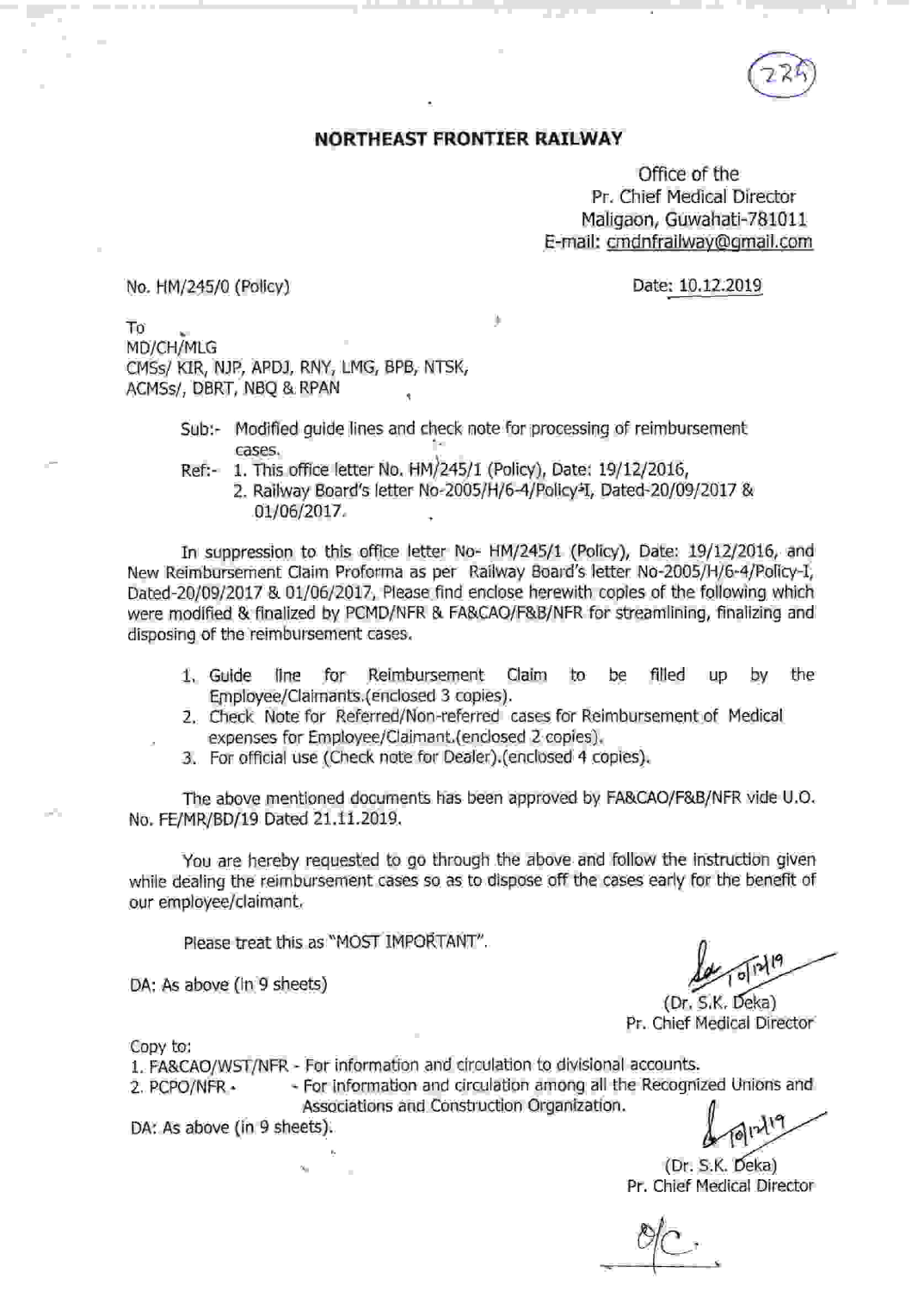## **GUIDE LINES FOR SUBMISSION OF REIMBURSEMENT CLAIMS TO** BE FULFILLED BY THE EMPLOYEE/CLAIMANT

- 1. Complete filled up application form from the employee/claimant addressed to MD/CMS as applicable (Applicant should endorse/ mention his proper corresponding address with PIN coder & contact no. for future correspondence).
- 2. The employee/claimant should fill up the Reimbursement Claim Proforma as per Railway Board's letter No-2003/H/6-4/Policy-I, Dated-20/09/2017 and 01/06/2017 and all the latest instructions issued by Railway Board from time to time. No column should be left blank without which claim will not be

In case of discharge summary do not mention medical status at the time of admission, photocopy of Bed Headed Ticket are to be submitted.

- 3. Reimbursement claim cases to be invariably accompanied by the following:
- (a) Filled up Reimbursement form
- (b) Application for reimbursement
- (c) copy of referral letters, in case referred
- (d) Certified discharge summary/ certificate in original
- 
- (e) Copy of latest pay slip in case of employee (f) Certified copies of bills/vouchers in original by treating hospital with breakup
- (g) Attested medical attendant identity Card/RELHS card/ SMART CARD/ UMID
- 
- (h) Attested copy of death certificate in case the patient expired (i) In case of death of the railway employee/ ex-employee, copy of legal heir
- certificate

×.

- (i) NOC from other eligible dependent(s), if any (k) bank payment particulars (application form for reimbursement through
- (1) In case of permission for IVF, an undertaking from the applicant that he/ she
- has not claimed the reimbursement earlier from the Government of India in the past, copy of age proof, marriage certificate, certification that the couple have
- (m) Declaration for 'no claim' received / applied to Medical Insurance Company, etc.

Page 1 of 3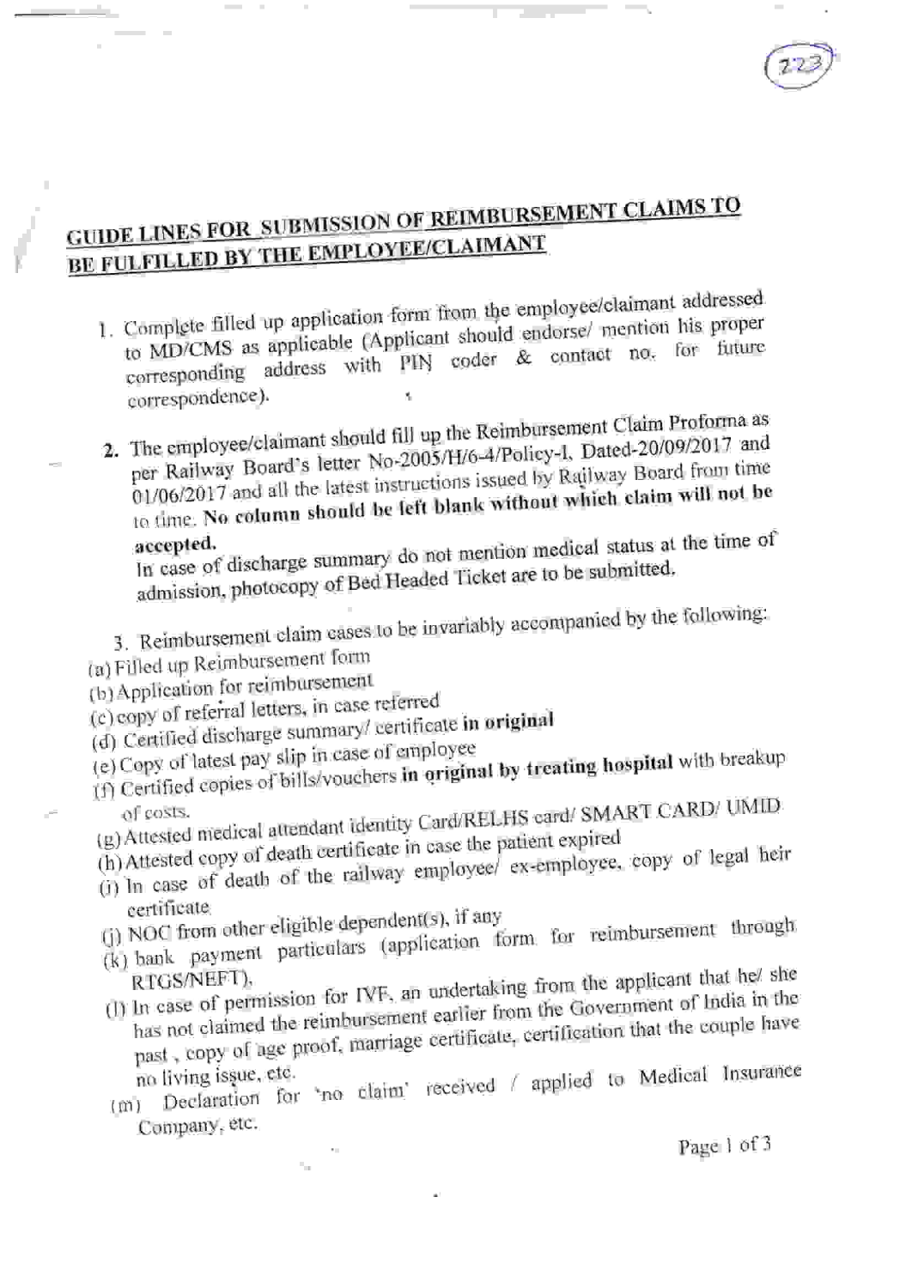- 4. All the forms, original bills/vouchers and discharge summary/certificate are to be signed by the treating doctor along with his/her name  $\&$  stamp and also the Essentiality cum Emergency Certificate, otherwise no claim will be entertained.
- 5. In case of purchase of medicines/investigation done with the approval  $\lambda$ Mo  $\lambda$ (Authorized Medical Officer), all the certificates are to be issued and cash vouchers to be signed by Railway treating doctor'
- 6. In case of treatment taken in a Govt. Recognized/Private hospital on referral, the certificates are to be issued and vouchers signed by the healing doctor of<br>the Govt. /Recognized/Private hospital and nominated Railway doctor who the certificates are to be issued and vouchers signed by the treating doctor of had referred the patient will countersign such certificates and cash vouchers.
- 7. In case of treatment taken in a Private hospital without referral, the certificates are to be issued and vouchers signed by the treating doctor of the Private hospital. Nominated Railway doctor who will justify the emergency of the treatment so taken shall countersign such certificates and cash vouchers.
- 8. Reimbursement claim should invariably be submitted within 6 (six) months<br>Claims submitted beyond 6 (six) from the date of completion of treatment. Claims submitted beyond 6 (six) months stipulated timeframe will generally not be accepted except under special circumstances and will be at the discretion of the nominated with details as to why claim could not be preferred within the prescribed accepting authority. However, such time barred claims to be submitted along time limit.
- 9. Amount claimed has to be correctly mentioned in the appropriate columns in the different heads of expenditure in prescribed forms. If necessary, on account of voluminous data, annexure with proper marking may be used
- 10.Bonafide certificate from school/college duly attested by the gazelted officer  $\frac{10}{2}$  in case the patient is a student & dependent son aged above 21 yrs. In case the patient is not a student but unemployed then proper declaration from employee/claimant to this fact along with countersignature of concerned authority are to be submitted for dependent son aged above 21yrs and latest instructions issued by Railway Board from time to time.

Page 2 of 3

 $\Lambda^{\pm}$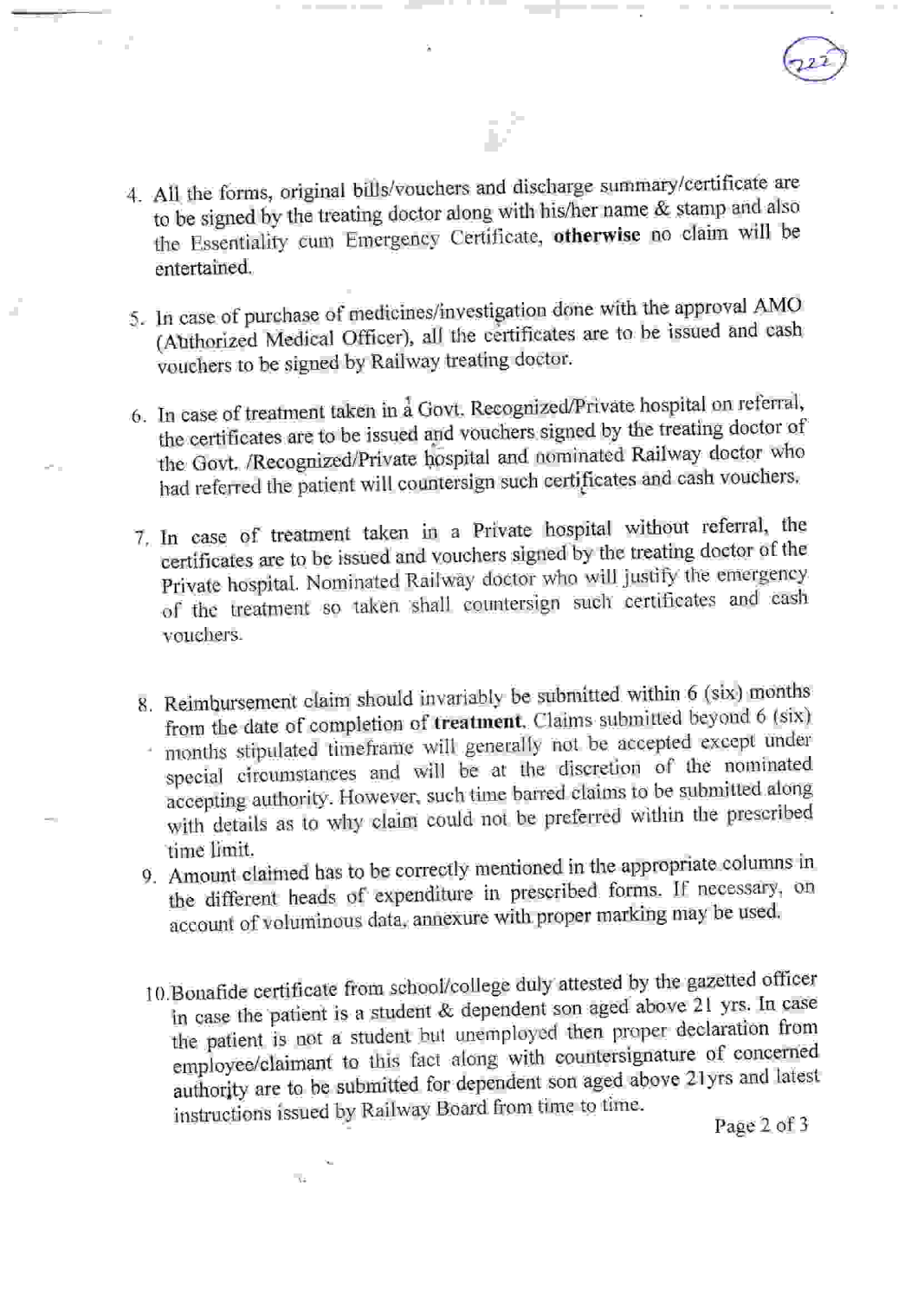- 11.All documents submitted like photocopy of Medical Identity Card, etc. shall be properly attested by Gazetted Officer along with office seal.
- 12. In case Thumb impression is given, such thumb impression of employee/spouse of deceased employee/RELHS card holder shall bear the name of the person and his/her relation to the employee. All the Thumb impression shall be attested by competent authority.
- 13. Declaration of claimant as to whether for the same treatment, reimbursement claim submitted/reimbursement received from Medical Insurance Company under Medical Insurance/or for any spouse/family member employer vide Railway Board's letter No-2009/H/6-4/Policy, Dated-09/04/2015 and latest instructions issued by Railway Board from time to time. If received details should be submitted.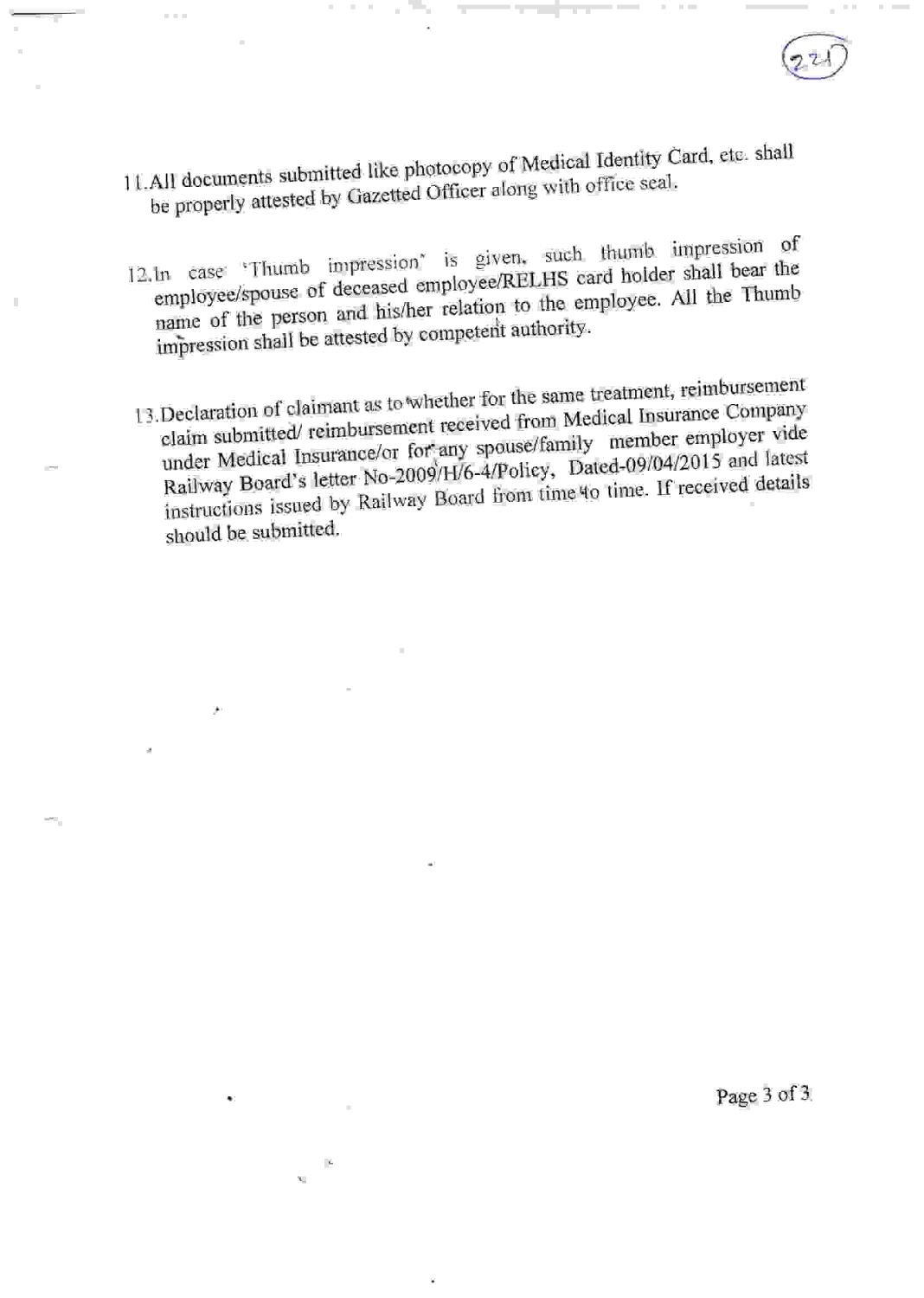¥,

**Contract Contract** 

and the control

# Check note for Referred/Non-referred cases for Reimbursement of Medical<br>expenses for Employee/Claimant

**11 L** 

 $\bar{\mathbf{z}}$ 

**Contract Contract** 

 $\sim$ 

<u>and the state</u>

Ŷ.

|                             | Documents                                                                                                                                                                                                     | SN no.      |
|-----------------------------|---------------------------------------------------------------------------------------------------------------------------------------------------------------------------------------------------------------|-------------|
| Document                    |                                                                                                                                                                                                               |             |
| serial no.<br>ł.            | Attested copy of medical Identity Card/RELHS card/Smart<br>Card/ UMID (With clear visibility).                                                                                                                | SN/1        |
| ¥<br>$\overline{2}$         | Application with date from patient/claimant seeking<br>reimbursement with proper postal address, mobile no., PIN<br>code and E-mail ID , if any, duly forwarded by<br>departmental authority of the employee. | SNV         |
|                             | Claim form for reimbursement completely filled up                                                                                                                                                             | SN/         |
| 3                           | RTGS/NEFT form duly filled up and signed by the                                                                                                                                                               | SN/         |
| 4                           |                                                                                                                                                                                                               |             |
| 5                           | claimant/employee<br>Whether it is timed barred case (i.e. Beyond six months                                                                                                                                  | SN/         |
|                             | after treatment end) or not                                                                                                                                                                                   | SN/         |
| 6                           | Copy of referral letter (if referred) of the Competent Rly.                                                                                                                                                   |             |
|                             | Medical Authority<br>Essentiality Certificate duly indicating the details of                                                                                                                                  | SN/         |
| Ī                           | treatment in prescribed format (for referred cases, in case<br>treatment taken in a Railway/Govt. Hospital as well as non-<br>referred cases) and signed and stamped by treating hospital                     |             |
|                             | Discharge summary from the Hospital where treatment was                                                                                                                                                       | SN/         |
| 8(a)                        |                                                                                                                                                                                                               |             |
|                             | taken                                                                                                                                                                                                         | SN/         |
| $\overline{(\mathfrak{b})}$ | In case discharge summary does not mention medical<br>status at the time of admission, photocopy of Bed Head<br>Ticket duly attested by treating Non-railway Hospital                                         |             |
|                             | Authority are to be submitted<br>Original discharge certificate duly signed and stamped by                                                                                                                    | SN/         |
| 9                           |                                                                                                                                                                                                               |             |
|                             | treating doctor<br>In case of Death, attested copy of Death Certificate, Legal                                                                                                                                | SN/         |
| 10                          | Heir certificate, wherever required and NOC for non-<br>submission of claim to Medical Insurance Company                                                                                                      |             |
|                             |                                                                                                                                                                                                               | SN/         |
| 11                          | All original vouchers duly signed by treating doctor in                                                                                                                                                       |             |
|                             | support of claim                                                                                                                                                                                              | SN/         |
| 12                          | For cases related to Pacemaker Implantation/Valve<br>replacement, etc. requisite documents and original sticker<br>of pacemaker to be attached along with copy of terms of                                    |             |
|                             | warranty                                                                                                                                                                                                      | Page 1 of 2 |
|                             |                                                                                                                                                                                                               |             |

 $\frac{1}{2}$  ,  $\frac{1}{2}$ 

÷,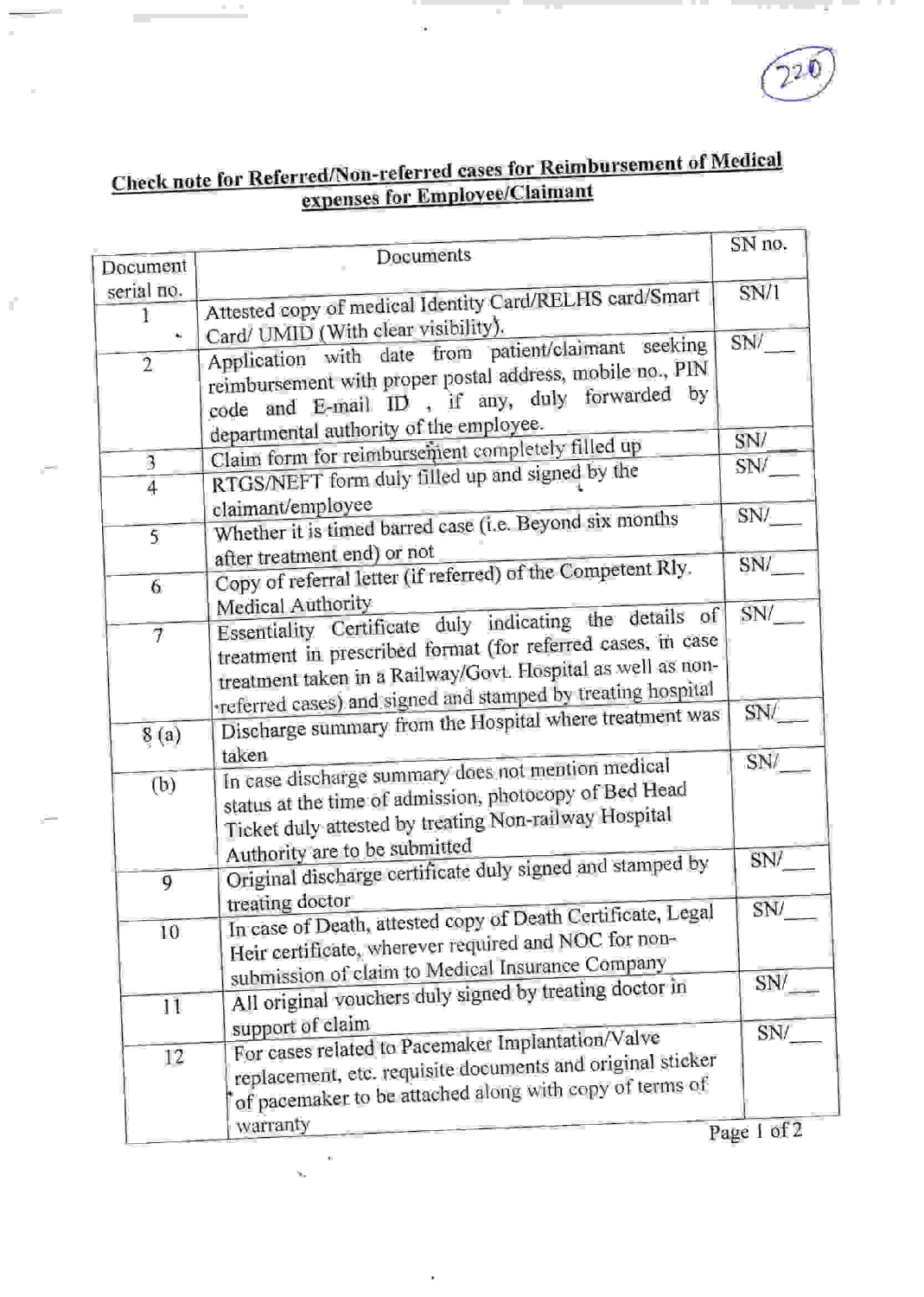| 13<br>14 | For cases regarding sanction of Railway Board, Annexure<br>VI of Para 648 of IRMM 2000 to be filled in.<br>For IVF patients/claimants, all requisite documents<br>including proof of Date of Birth, marriage certificate, etc.                                                                                                                                           | SN/<br>SN/ |
|----------|--------------------------------------------------------------------------------------------------------------------------------------------------------------------------------------------------------------------------------------------------------------------------------------------------------------------------------------------------------------------------|------------|
| 15       | duly attested<br>Declaration by claimant whether for the same patient's<br>treatment (Railway Beneficiary) reimbursement claim<br>submitted/reimbursement received from Medical Insurance<br>under Medi-claim/or as beneficiary of spouse/any family<br>member employed in other Govt./Private sector. If 'No',<br>Declaration must be submitted or If 'Yes' submit full | SN/        |
|          | details as below.                                                                                                                                                                                                                                                                                                                                                        |            |

The following proforma should be filled up for serial no. 15:-

| S/N | Name of<br>the<br>patient<br>(Railway<br>Beneficia<br>ry). | Name of Claimant<br>who<br>claimed/received<br>reimbursement<br>from Medi-claim/<br>Medical Insurance<br>Company | Name and full Address<br>with email ID of Medi-<br>claim/ Medical<br>Insurance Company | Total<br>Medical<br>Expendit<br>ure<br>Incurred | Amount<br>reimbursed by<br>Medi-claim/<br>Medical<br>Insurance<br>Company |
|-----|------------------------------------------------------------|------------------------------------------------------------------------------------------------------------------|----------------------------------------------------------------------------------------|-------------------------------------------------|---------------------------------------------------------------------------|
|     |                                                            |                                                                                                                  |                                                                                        |                                                 |                                                                           |

Note: The submitted photocopies of bills/vouchers should have certification in ink along with stamp of Insurance Company.

Page 2 of 2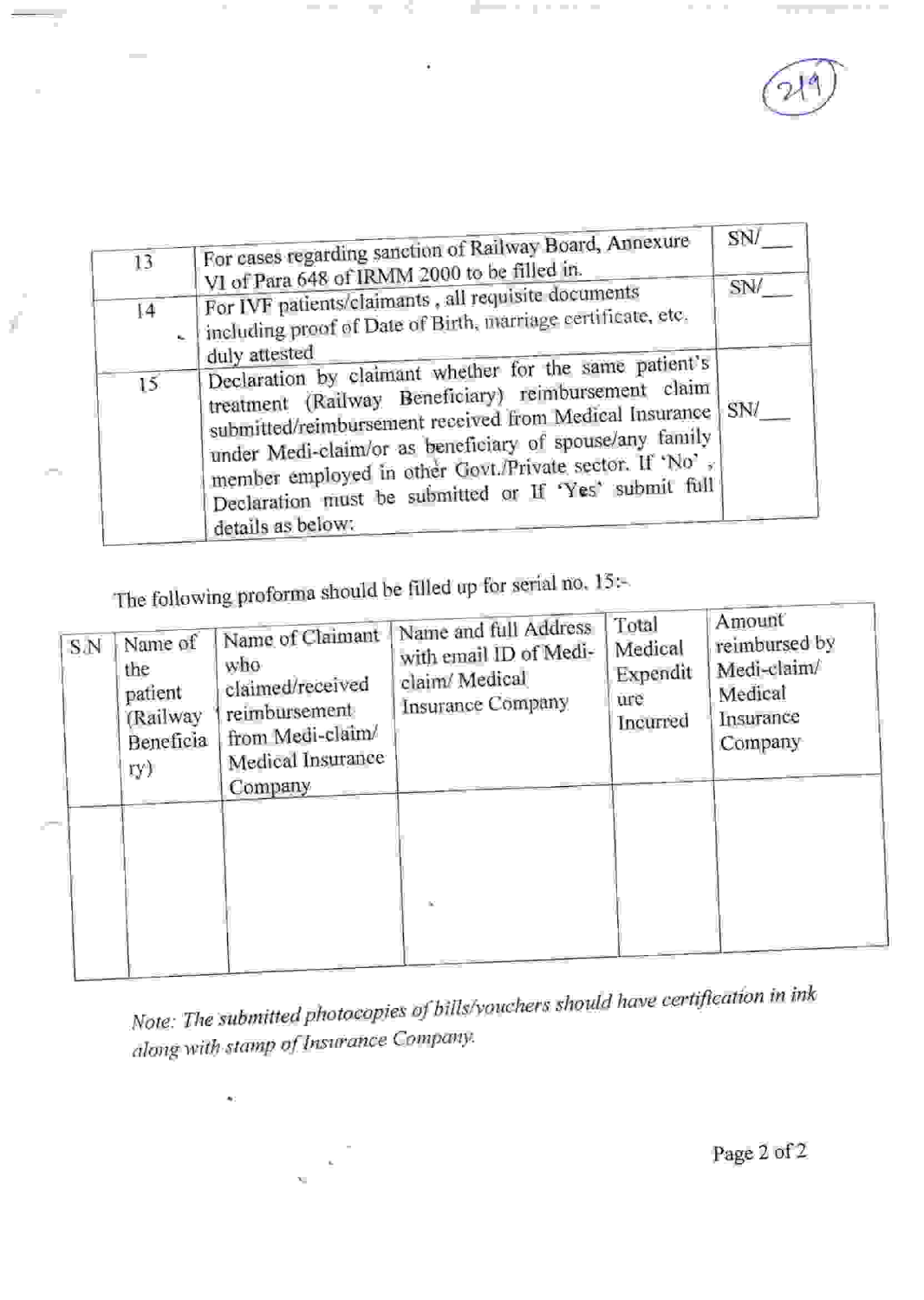$\overline{r_{\rm{max}}}=1.2\pm0.1$ 

## For Official use:- (check note for dealer)

 $\sim$ 

 $\frac{1}{2} \left( \frac{1}{2} \right) \left( \frac{1}{2} \right) \left( \frac{1}{2} \right) \left( \frac{1}{2} \right) \left( \frac{1}{2} \right) \left( \frac{1}{2} \right) \left( \frac{1}{2} \right) \left( \frac{1}{2} \right) \left( \frac{1}{2} \right) \left( \frac{1}{2} \right) \left( \frac{1}{2} \right) \left( \frac{1}{2} \right) \left( \frac{1}{2} \right) \left( \frac{1}{2} \right) \left( \frac{1}{2} \right) \left( \frac{1}{2} \right) \left( \frac$ 

 $\sim$ 

 $\alpha$ 

 $\sim$ 

r,

ľ

 $\bar{\Gamma}$ 

| Document                | Documents                                                                                                                                                      | SN             |
|-------------------------|----------------------------------------------------------------------------------------------------------------------------------------------------------------|----------------|
| serial no.              |                                                                                                                                                                | no.<br>SN/     |
|                         | Application Forms for reimbursement properly and<br>completely filled up, duly forwarded by Departmental<br>authority of the employee along with proper postal |                |
|                         | address, mobile No., PIN code and Email ID if any.                                                                                                             |                |
|                         | (Note- no reimbursement claim application to be accepted<br>unless the prescribed reimbursement form is completely                                             |                |
|                         | filled in along with essentiality cum emergency                                                                                                                |                |
|                         | certificate duly signed by treating doctor with seal -                                                                                                         |                |
|                         | both for referred and non-referred cases)                                                                                                                      | $\mathrm{SN}/$ |
| $\overline{2}$          | Whether it is a time barred case. If so, put up with<br>requisite approval.                                                                                    |                |
|                         |                                                                                                                                                                |                |
|                         | for<br>Document of competent sanctioning authority<br>condonation of delay and consideration thereof.                                                          |                |
| $\overline{\mathbf{3}}$ | Whether referred to Government Hospital or Autonomous                                                                                                          |                |
|                         | Body                                                                                                                                                           |                |
| 4(1)                    | Brief Clinical history from Medical Authority (for referred<br>cases).                                                                                         | SN/            |
| (ii)                    | Approval of CMD/MD/CMS/DRM (for Divisional cases                                                                                                               | SN/            |
|                         | with associate Finance vetting).<br>Please state whether any tie up for the treatment taken                                                                    | SN/            |
| (iii)                   | exists between Railway hospital and other private                                                                                                              |                |
|                         | hospitals.<br>If tie-up exists, certification from competent authority that                                                                                    |                |
|                         | no bill passed against the claimed amount<br>If referred to private hospital, reasons for non referral to                                                      | SN/            |
| 5(i)                    | govt. hospitals like GMCH/AIIMS/ICF, Perambur etc.                                                                                                             |                |
| (ii)                    | In case treatment taken in private hospital without referral,                                                                                                  | SN/            |
|                         | reasons for the same to be endorsed by appropriate railway<br>medical authority duly justifying the emergency on post                                          |                |
|                         | facto basis.                                                                                                                                                   |                |
| 6                       | Essentiality Certificate duly indicating the details of                                                                                                        | SN/            |
|                         | treatment in prescribed format signed by treating doctor                                                                                                       |                |
|                         | with date & seal and countersigned by Railway doctor<br>, по                                                                                                   |                |
|                         | with date & seal.                                                                                                                                              | $A - C$        |

Page 1 of 4

 $\lambda_{\rm f}$  $\sim_{\rm c}$